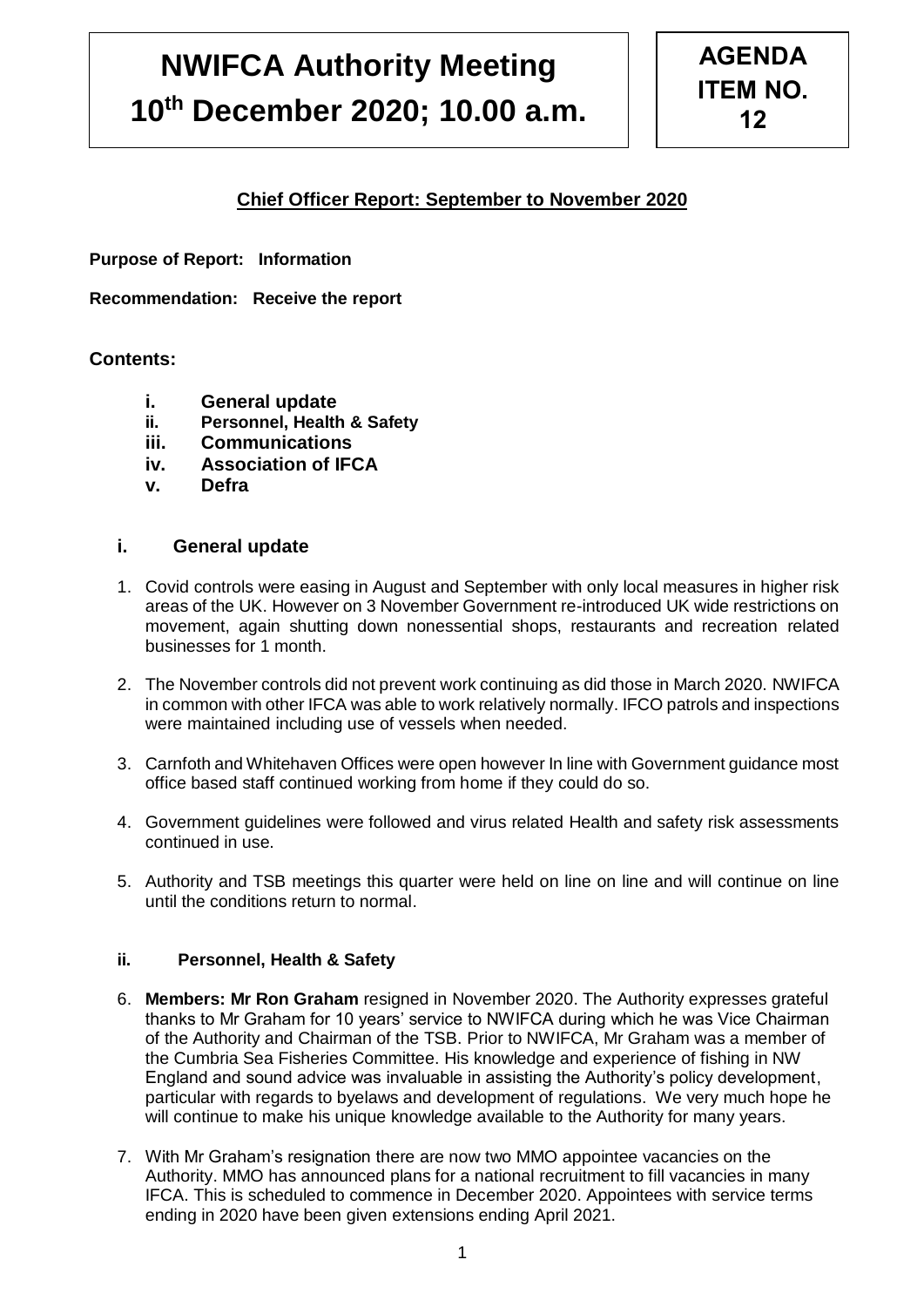- 8. As reported previously, three MMO appointees along with many others in other IFCA reach the statutory limit of 10 years' service in 2020. As above, all have been given 6 month extensions to April 2021. An announcement of a longer term solution is awaited. The Authority has applied for 2 extensions beyond the 10 year limit which have not been accepted by MMO. One member reaching 10 years in 2020 declined to apply for his appointment to be extended.
- 9. NWIFCA has not been notified of any extensions to MMO members' terms of office. This could cause a repeat of the problem in 2019 when the Authority was not certain which MMO appointees had valid appointments. In order to track appointments please could members inform the office if they have received communications granting extensions. Any member who is uncertain about their term of office should email [office@nw-ifca.gov.uk](mailto:office@nw-ifca.gov.uk)
- 10. **Officers: Senior Scientist Mandy Knott** I am sorry to have to report that Ms Knott tendered her resignation in November to take up a post in Natural England. Ms Knott first joined the NW Sea Fisheries Committee on a work placement with the then Senior Scientist Bill Cook in 2007. As part of a BSc at Blackpool and Fylde Collage she did a Dissertation with Mr Cook about the Heysham flat mussel fisheries in 2008-9. After completing an MSC at Bangor University, she was appointed to the NWIFCA science team in 2010 and promoted to Senior Scientist in 2013.
- 11. Ms Knott has greatly developed and much improved the Authority's science work over the last 10 years. She was closely involved in the Authority's response to the major and complex policy change towards European Marine sites which started in 2012. Subsequently, she contributed extensively to the designation of Marine Conservation Zones in the District and has ensured that the Authority complied with the major burden of Habitats regulations assessments allowing active fisheries to continue in Marine Protected Areas throughout the District. In the last 3 years, Mandy has steered the proposed 'Byelaw 4 Potting Permits' through the byelaw making process to completion. Confirmation of the byelaw by MMO and Defra is expected in the near future.
- 12. Mandy, has established important new working relationships with partner agencies as well as developers in the District and the fishing industry. The Bivalve Mollusk Working group has been key to improving relations between competing fishing sectors and has earnt the respect of all sides. We wish Mandy every success in her new role with Natural England.
- 13. **Covid 19** brought a halt to all staff appointments from the start of restrictions in March until Officers considered new staff could be safely given induction and training in the Covid risk environment. Appointments of IFCOs, a Science Officer and the Clerk were delayed in 2020.
- 14. After amendment of the Health and Safety Policy and development of safe operating procedures recruitment recommenced in August starting with the appointments of Field Officers (IFCOs).
- 15. Following competitive recruitment 2 IFCOs based in Whitehaven were appointed in September and started work in October. A permanent IFCO replaces Mr Sparks who resigned in March 2020 to take up a Fishery officer post in St Helena. A 1 year fixed term IFCO with possibility of extension provides cover for an IFCO taking 1 year shared parental leave.
- 16. Both officers are undertaking their training and will attend the 5 day IFCO course in early 2021.
- **17. Health and Safety:** There have been no notifiable incidents up to end of November 2020. The H&S policy has been developed and amended to take account of changing circumstances and with the advice of the retained H&S consultant. The Authority has one member of staff on extended sick leave.
- 18. **Complaints:** there is one ongoing complaint.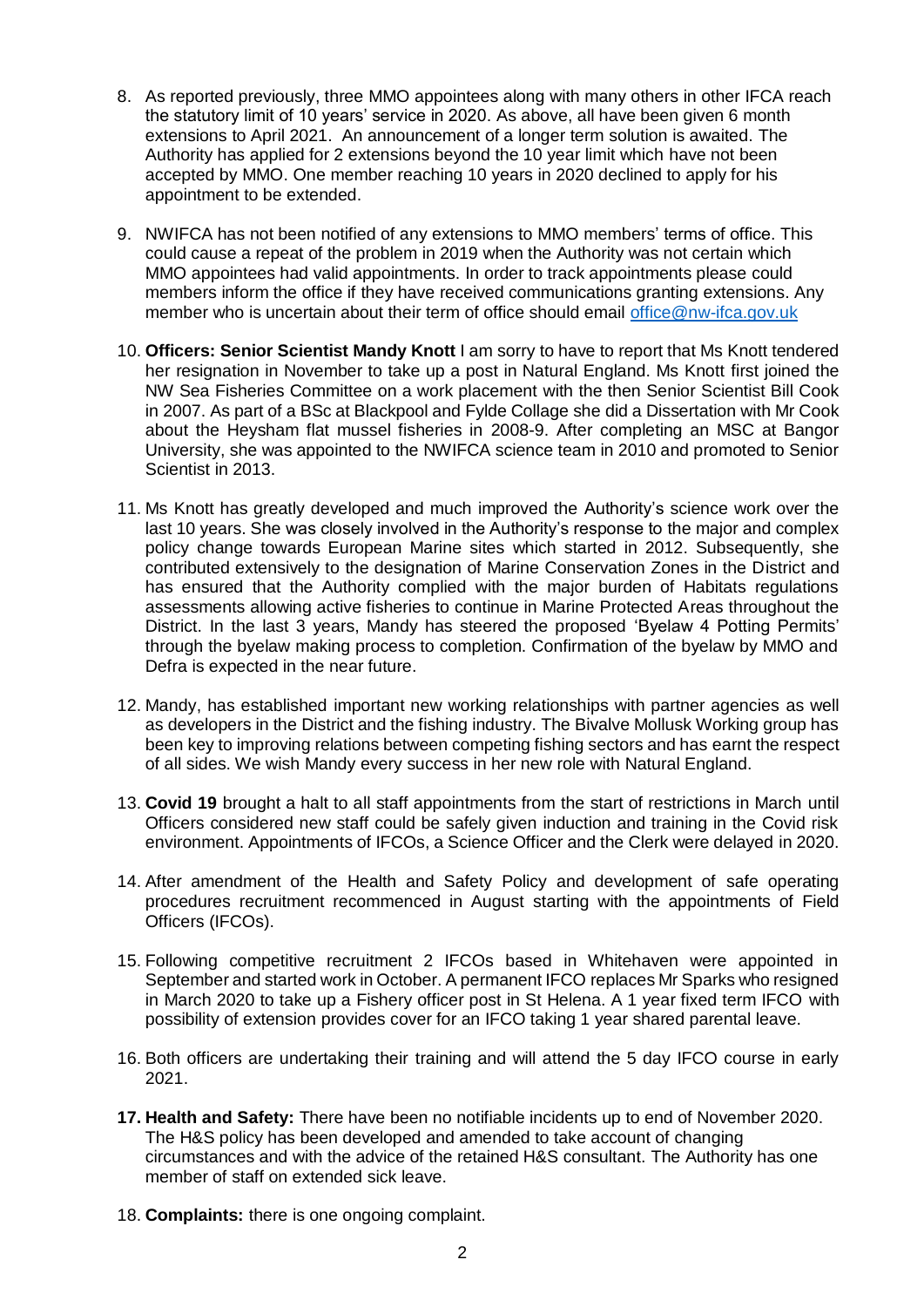#### **iii. Communications**

- 19. A poster has been produced to advertise the presence of Chinese Mitten Crab in Morecambe Bay. It has been shared widely on social media platforms reaching over 42,000 people. The shares were mainly to local interest groups around the bay. A form to easily report findings of mitten crabs has been set up on the website. A press release was distributed by the Senior Scientist regarding the finding to raise awareness.
- 20. A press release was issued for the conviction of two poachers at Flookburgh and taken up in print by Westmorland Gazette.
	- 21. The website has been updated with new accessibility features.

#### **iv. Association of IFCA**

- 22. Mr Rob Clark was appointed CO of the AIFCA in August 2020 and commenced work in September 2020.
- 23. Mr Clark has provided reports at Annex A of the quarterly AIFCA Forum and Directors meetings on 1 October and a note of the Defra AIFCA liaison meeting held 23 Oct 2020.

#### **v. Defra**

- 24. Monthly meetings of the Defra IFCA liaison committee 'MAFCO' continued. The last meeting was on 5 November. Meetings are classified sensitive so papers cannot be shared. The main topics covered included:
- 25. The government 1 year 2021-22 Spending review includes £3M bid to cover Government funding of IFCA 2021-22. This funding is not yet confirmed.
- 26. Brexit negotiations with EU. No trade agreement in place yet. See Government websites for latest.
- 27. The UK fisheries bill parliamentary stages continuing. Likely that foreign vessels will have managed access to 6-12 miles zone.
- 28. Planning for fisheries patrols and enforcement from 1 January 2021 after the end of the Brexit transition period. All IFCA stand ready to assist as instructed when requirements become clear.
- 29. The Benyon report on Highly Protected Marine Areas published 8 June recommends HMPA should be established within existing designated sites. Site identification and designation will commence in 2021 following a published Government response to the Benyon report.

| Chief Officers Group | 2 Aug, 30 Sept, 28 Oct.   |
|----------------------|---------------------------|
| Defra (MAFCO)        | 10 Sept, 8 Oct, 4 Nov     |
| <b>TSB</b>           | 3 Nov                     |
| <b>AIFCA</b>         | Forum and Directors 1 Oct |
| <b>NWIFCA</b>        | 18 Sept                   |

#### **Main meetings attended August to October 2020**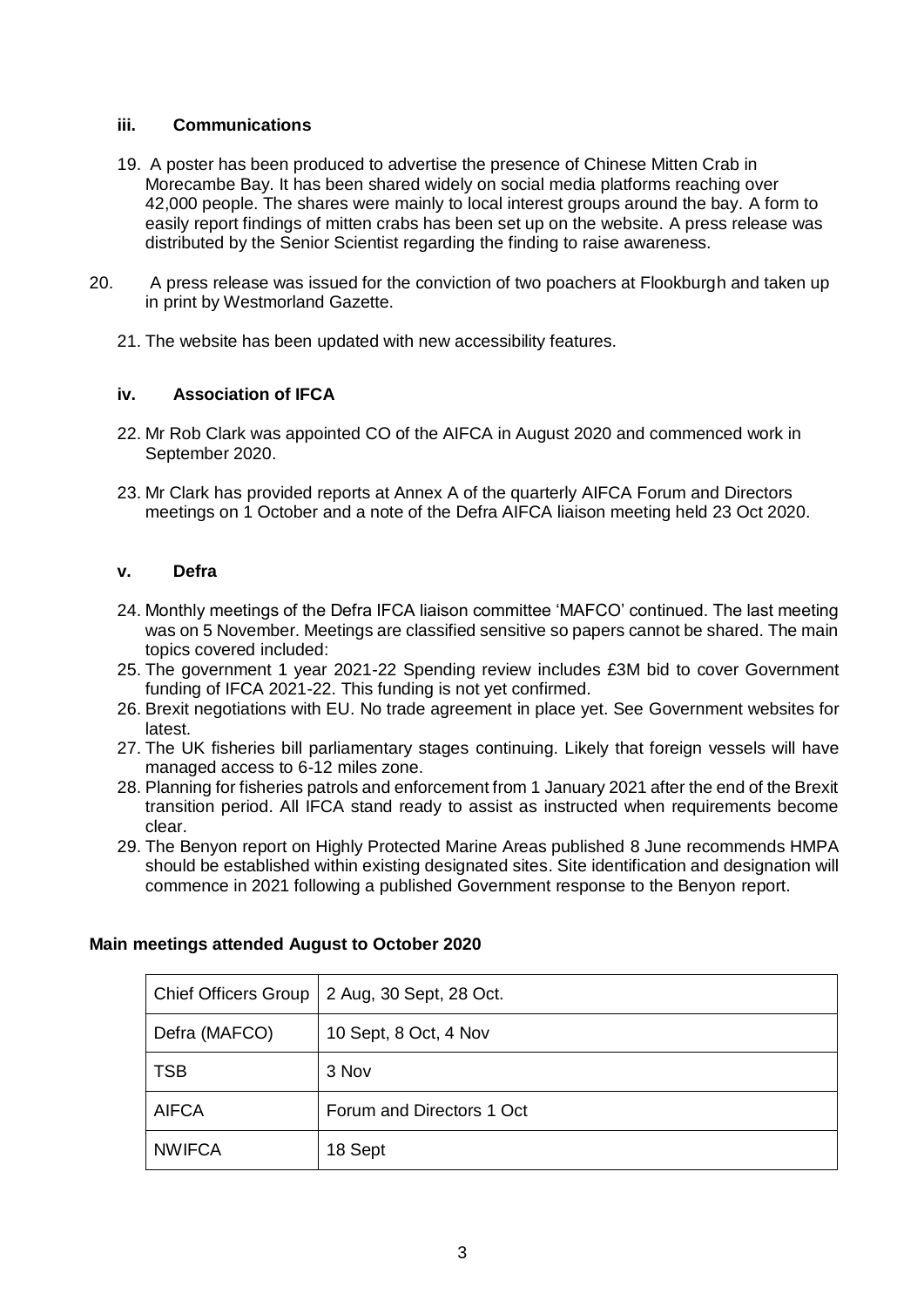CEO NWIFCA 12 November 2020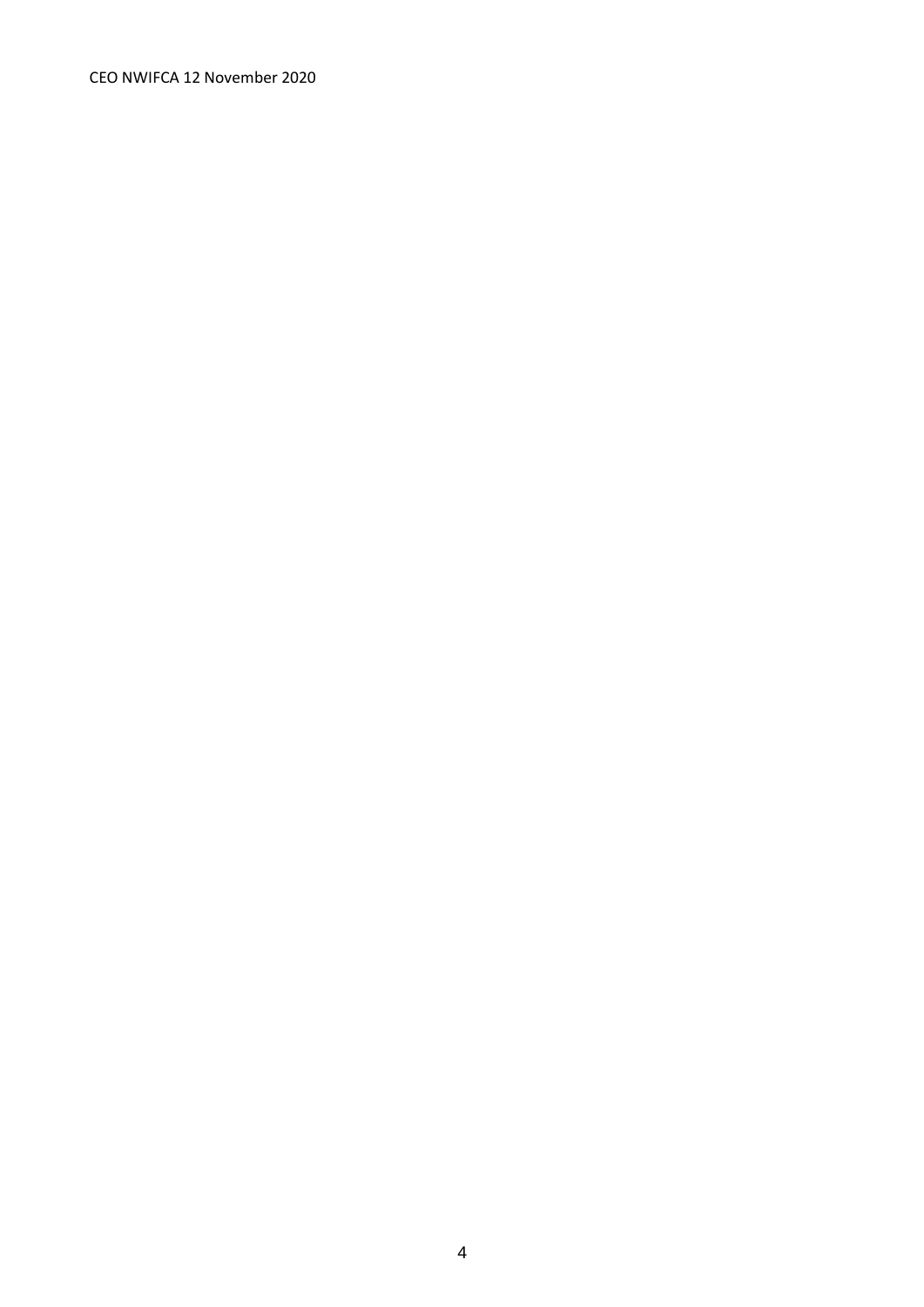## **Annex A**

## **Association of IFCA**

Note by AIFCA CO of the Defra IFCA liaison meeting held 23 Oct 2020.

**SR 20:** with regards to funding as you know the autumn budget was cancelled. HMT have recently commissioned a one-year departmental spending review. The IFCA SR20 'bid' has been submitted, with grant at current levels supported by department heads. Nonetheless, at the 'whole Department level', this is not being described as a roll over. Defra were keen to emphasise that there will be no discretionary increases in spend in any of their budgets (in all areas). That is to say that Defra will have to find costs identified from EU withdrawal within spending windows (clearly challenging given the repatriation of duties). It was emphasised that whilst the bid had been submitted the pressures on the department are significant and the officials are prepared for certain areas to receive reductions in funding to enable the repatriation work to be resourced.

The AIFCA emphasised the challenges etc. which I don't need to rehearse again here.

A meeting with Minister Prentis is being scheduled and we shall update and press our case.

- **General member recruitment** here is a brief note on the progress of the members' appointment process. This progress update emerges from today's Defra / IFCAs engagement & the AIFCA / MMO recruitment call. I note that MMO is to update the IFCA COG at the forthcoming meeting - but forewarned and all!
- A tight timeline has been set out MMO to share with COG.
- The national IFCA membership campaign will be tailored to the individual IFCA needs, but promoted collectively; that is to say MMO are looking to accept the individual support offered by IFCAs to promulgate / promote the information to IFCA community contacts.
- looking to approach IFCAs / IFCA members to help develop some vblogs on the benefits of IFCAs membership - to bring some 'life' to the role. AIFCA supportive. volunteer IFCAs welcomed. to be raised at the COG meeting - ideas for suitable positive role models very welcome!
- Interviews will need to be conducted via video- calls. AIFCA raised the obvious problems with this for some, i.e. potential barriers this can create for those less familiar with the technology. AIFCA requested that where necessary either Covid secure MMO local offices OR IFCA Covid secure premises might be used (not for whole panel) to allow prospective applicants access to the technology. IFCAs to consider if they can offer this facility (personally I can see how this might really help some - but recognise the capability will differ around the coast hence the suggestion of the MMO / IFCA office mix).
- AIFCA asked (with emphasis) that the Chairs of the recruiting IFCA be on the interview panels MMO to consider the request! (importance of this matter highlighted to Defra). Reiteration of the benefits of this by COG would help this request!
- I will engage with Fishing News to try and get some editorial support as the campaign goes live. Les (Weller) has forewarned the Angling Trust and is liaising wrt promotion. I will do the same with the NFFO / PBA
- Promotional material being developed will be online, but also produced in a format that may be printed / sent / handed to prospective applicants / clubs / societies & etc. AIFCA reiterated that IFCAs would assist in this process.

I hope this helps! any questions please let me know -

Rob (Clark,CO AIFCA)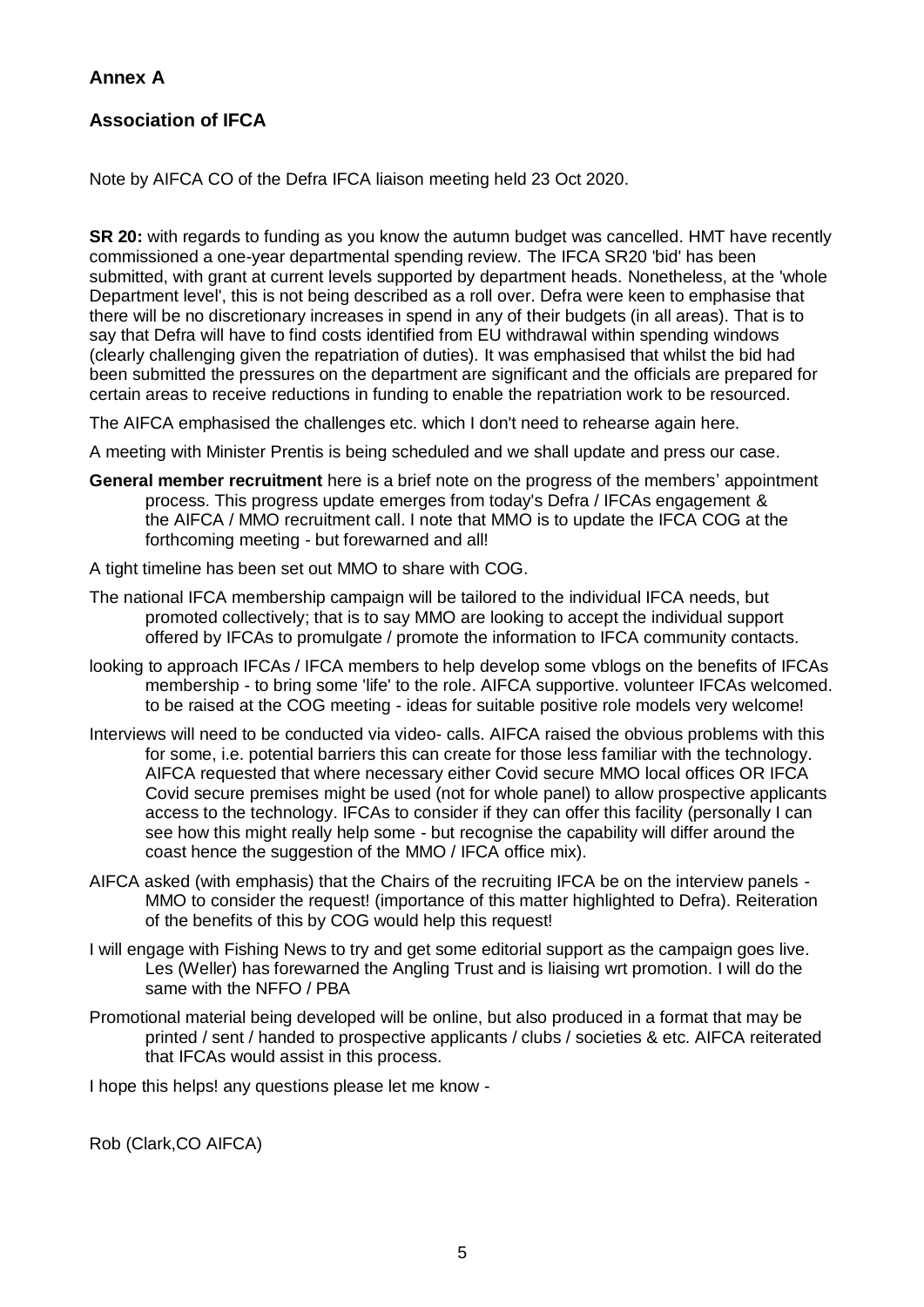## **AIFCA priorities**

I brief summary of the AIFCA priorities were provided to Defra. IN summary these are:

- 1. engagement (wider national stakeholders),
- 2. communications and promotion of AIFCA within Defra group,
- 3. increasing cooperation with partner agencies and Local Government Special Interest **Group**
- 4. Collaboration with partners and demonstrating value for money.

We spoke about the recent statement by Minister Prentis

(see [https://www.theyworkforyou.com/debates/?id=2020-10-](https://www.theyworkforyou.com/debates/?id=2020-10-13b.258.2&s=speaker%3A25902#g265.4) [13b.258.2&s=speaker%3A25902#g265.4](https://www.theyworkforyou.com/debates/?id=2020-10-13b.258.2&s=speaker%3A25902#g265.4) ) we requested clarification and identified the IFCAs futures paper and SR20 reference to IFCAs potential role in the 6-12nm area.

- **AIFCA engagement** we talked about the myriad of groups in Defra that 'benefit' from IFCA engagement. We briefly touched upon the role of Subject Area Leads and referred to discussion in COG.
- **Future of Control and Enforcement Fund** we emphasised the control and enforcement fund and the importance thereof. I am advised that this will be reported to MAFCO.
- the official note of the meeting with be circulated but given the pace of discussions / my pending leave, I thought this note would help set the picture

please let me know if I can expand on any of the areas identified in this note

thank you

Rob

Robert Clark

Chief Officer



email: [robert.clark@association-ifca.org.uk](mailto:robert.clark@association-ifca.org.uk)

phone: 07736509725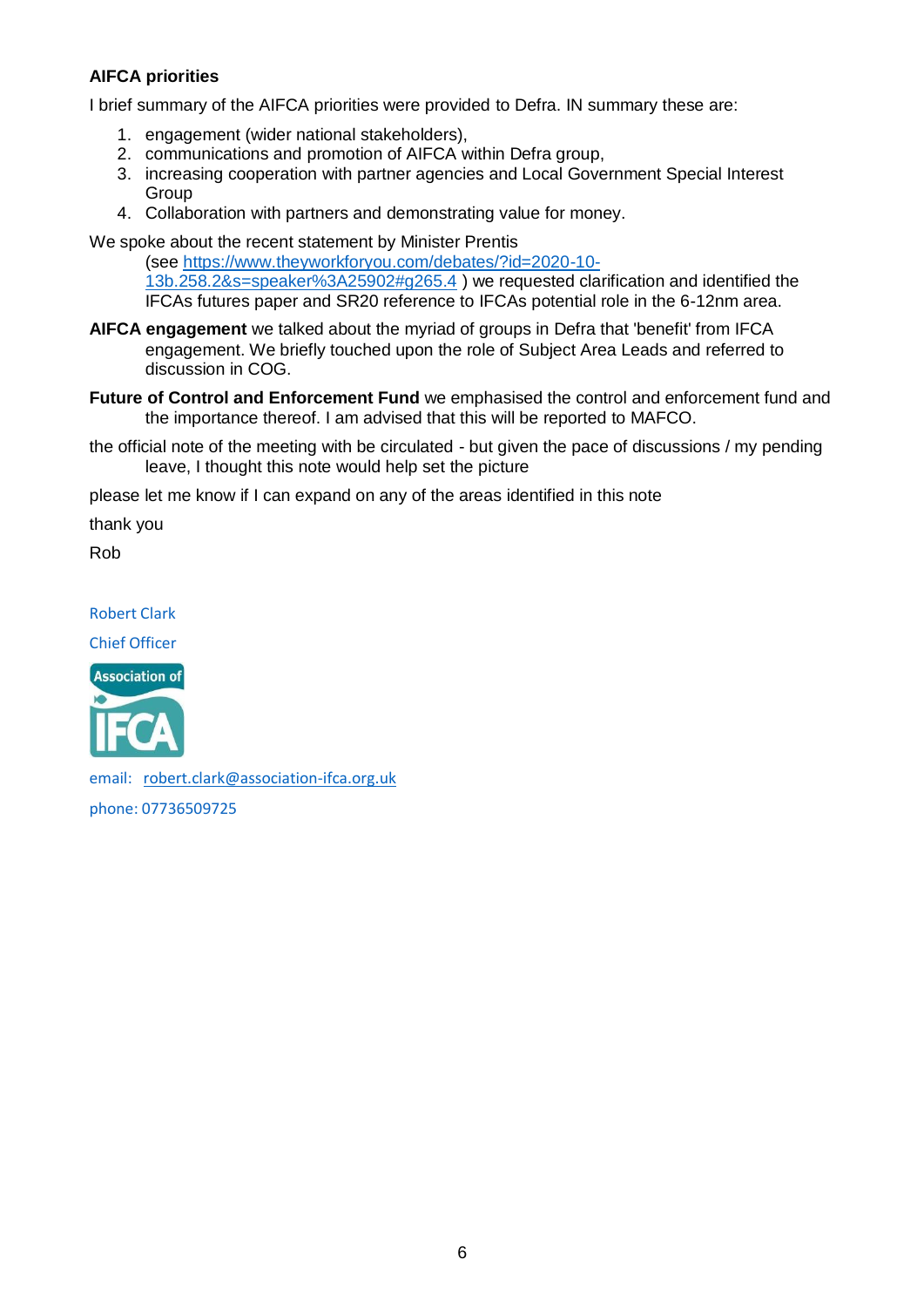## **AIFCA Members Forum and Directors Meetings**

## **(Draft) Meeting Notes**

Date & Time: 1<sup>st</sup> October 2020 10:30

Venue: Videoconference

## **Members Present**

Dr Tom Hooper Cllr John Lamb Dr Will Wright Julian Gregory Dr Stephen Axford Les Weller (vice Chair) Dr Stephen Atkins Cllr Paul Williams Tony Tomlinson MBE (Chair) Sam Davis Prof Mike Williams Mat Mander Prof John Humphreys Ian Jones Stewart Harper

## **Officers**

Robert Clark

#### **Apologies for absence**

Tim Dapling Mike Hardy Cllr Andy Guy

## **1) Election of Chairman**

Tony Tomlinson was nominated by Les Weller and following a vote duly elected as Chairman. Les Weller was nominated for vice chairman by Tony Tomlinson and following a vote duly elected. There were no other nominations for either position.

## **2) Declarations of Interest**

None

## **3) Minutes of Previous Meeting (March 2020)**

Proposed by Les Weller and Seconded by John Lamb. The minutes were agreed as a true record. All were in favour. Thanks were recorded to Sam Davis for production of the minutes. The actions from the minutes appear in the item updates in the agenda.

## **4) Progress Reports**

#### **a) Progress against the 3KQ report**

Members received a verbal report from the AIFCA Management Group Chairman. The Chairman briefly outlined the process to date noting thanks to the 3KQ consultants. The Chairman welcomed and thanked Devon and Severn for re-joining the AIFCA; noting the importance AIFCA members placed on their return. Looking forward the AIFCA role and aims will be revisited now the organisation has made changes to the officers. The new Chief Officer has also been asked to bring forward updated and refreshed policies and procedures. Prof. Humphreys was thanked for his work in this regard.

The roles of the Management Group was described and it was highlighted that this would be ratified at the Directors meeting. The action to review the structure of the limited company will commence and seek to conclude in 18 months. The Chairman thanked all the members who had played such an active part in the review. In particular the review group were thanked. Mat Mander, Les Weller,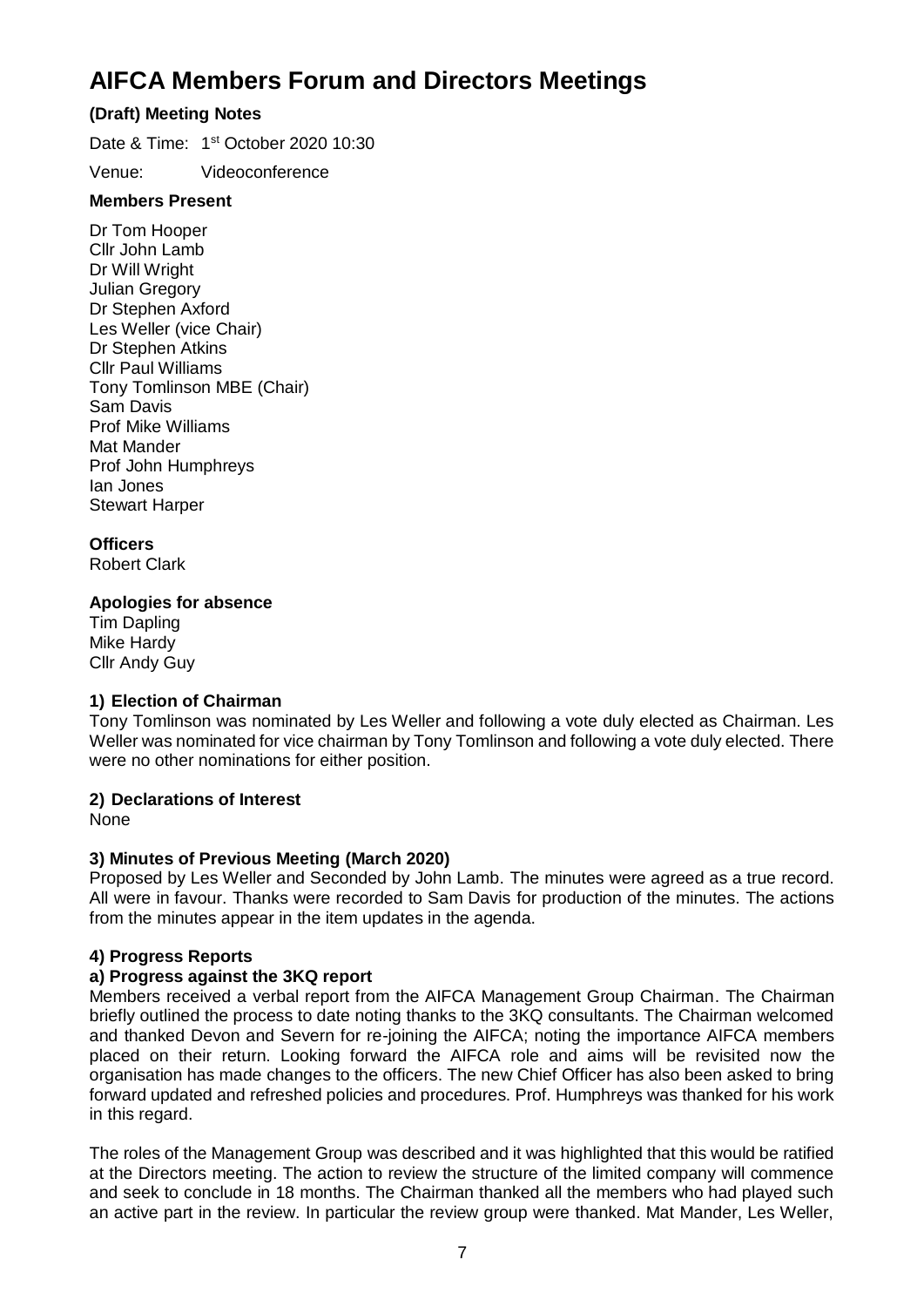Sam Davis, Julian Gregory and Paul Williams. The work of Paul Williams in the preparation of the accounts was highlighted.

Prof. Humphreys expressed his thanks to the group and to the Chairman on behalf of the Members. He felt that the very positive and optimistic about the work undertaken and the role of the AIFCA. The Members resolved to formally record their thanks to Tony Tomlinson and the review group for the work in reviewing the AIFCA.

#### **Members NOTED the UPDATE**

#### **b) Appointment of Chief Officer**

Members received a verbal update from the Chairman on the appointment of the AIFCA Chief Officer. Members heard how there had been a strong list of candidates for the role of Chief Officer. Following the interview process Robert Clark had been appointed, from the 1<sup>st</sup> of September. The Chairman thanked the Chief Officer for his work in the interim period prior to appointment.

#### **Members NOTED the UPDATE**

#### **c) IFCA member's appointments**

Members received a verbal report from the AIFCA Vice-chairman. Les Weller described the process to date, and how very recently, and following a rather delayed process, the MMO had finally written to the IFCA members who were due to expire at the end of their 10 year term advising them of whether an extension to their appointment was to be granted. Julian Gregory enquired as to whether the letters had gone to both the successful and unsuccessful candidates. It was confirmed that in the first instance the letters had been sent to the successful candidates with letters to the other members to be sent shortly. Les Weller further described his discussions with the MMO on behalf of the AIFCA on the proposed national recruitment campaign for new members. The campaign timelines had already slipped. The advertising is likely to commence in November and run til January with a 3-week sifting process with interviews in March.

Prof Williams described how he had had extensive discussions with the MMO regarding the loss of experience as a result of the 10-year expiration policy. he issue of local elections was highlighted by Cllr Lamb whereby local elections have been rolled over to May. The IFCAs faced the issue of loosing experience from their Council appointees. Julian Gregory agreed that this supported the case for retention of General Members. Cllr Williams advised that he had written to the MMO requesting a meeting but had received no reply and Dr Atkins advised members that he had submitted requests for extensions for two members, but the correspondence had apparently been lost. Les Weller described how he had minutes and correspondence going back over two years, trying to get action on the matter. Les described his frustration with the entire process.

Stewart Harper described how he had sought and been granted the extension of 5 members; the members appointment will now however all expire in April 2022 and consequently no staggering of appointments has been built into the extension process. The Chairman described how he had written endlessly to the MMO on the matter and it had been raised with Defra. The MMO Chief Executive had previously promised a root and branch review of the process of members appointments. It was agreed that the process was very unsatisfactory to date and the General Members have not been given the support their hard work and dedication deserves.

#### **Members NOTED the UPDATE**

It was further agreed that Les Weller would circulate his letter to the MMO describing the issues with the process and that the Chief Officer should highlight the issues to the Defra and seek to work with the MMO to improve the situation.

#### **d) SR20 IFCA COG response**

Members received a report from the Chair of the Chief Officer Group. The Chief Officer provided the background to the report which was circulated previously. The Chief Officer also advised that he had been engaging with the Local Government Special Interest Group on the matter. A marine fisheries and conservation group of the SIG has been established. Cllr Lamb welcomed the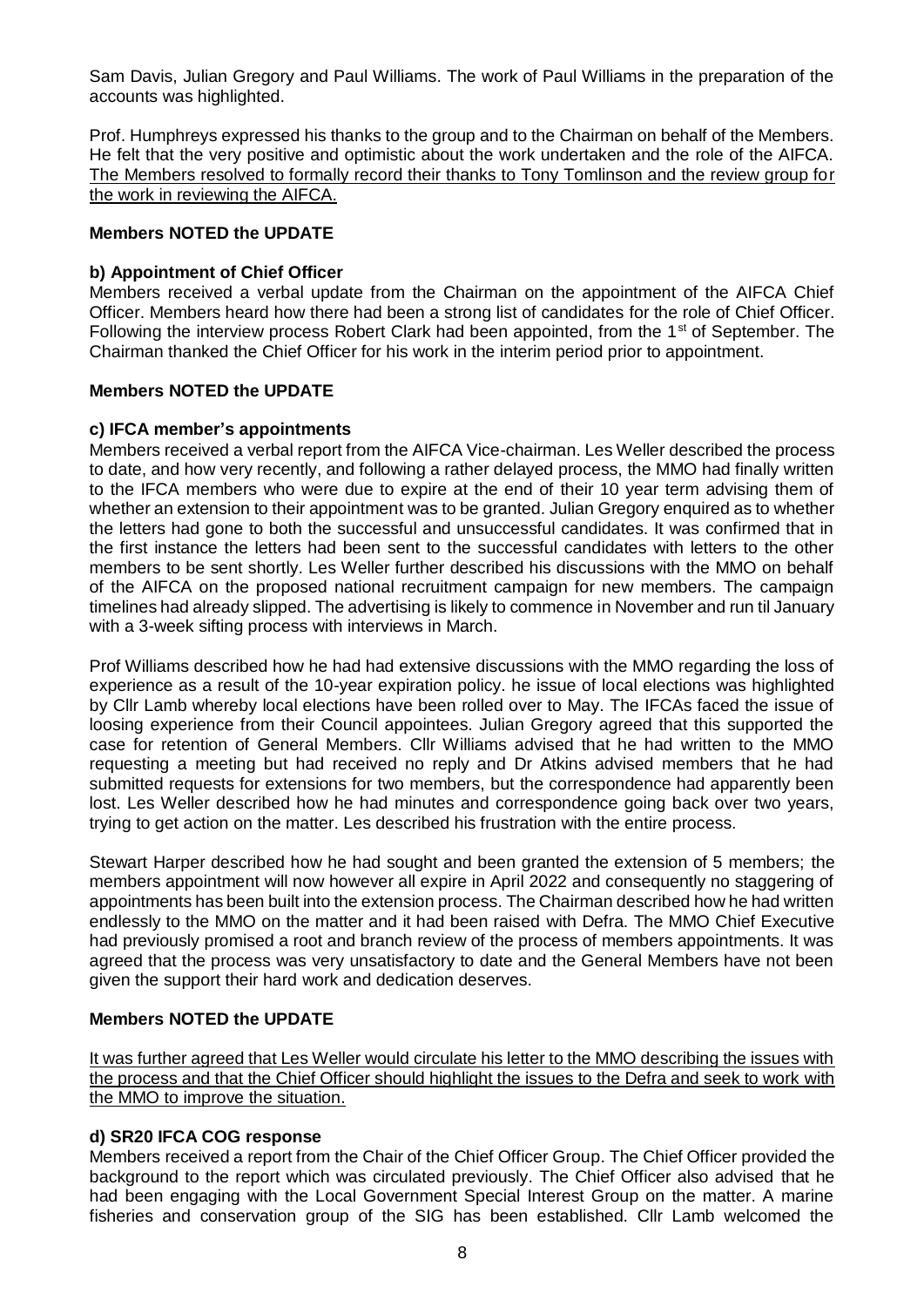engagement with the SIG and advised of the significant pressures on the Local Authorities budgets, asking that Defra be made aware of the severe funding pressures that the Local Authorities and IFCAs will be under for funding.

Dr Axford welcomed the excellent report by the Chief Officers Group and enquired as to whether the indicators could be reported in the individual IFCAs annual reports. The Chief Officer advised that the AIFCA and the COG would be engaging with NIMEG and TAG as to the methodology to gather the metrics under the COG SR20 response.

Prof Williams advised that Plymouth Council had indicated that they are facing a very significant deficit as a consequence of the Covid pandemic and this compounds the more general pressures that their IFCA are under. More generally Devon and Severn IFCA wished to discuss the matter of whether the IFCAs should be funded by central government directly as opposed to the current funding model. Cllr Lamb highlighted that this issue has been raised and debated previously. He highlighted that there is also consideration of the amalgamation of Local Authorities to create combined authorities; this has a potential impact on several IFCAs. David McCandless highlighted the importance of local communities and local / regional delivery because of the IFCA model. The model of both local and central government funding was appropriate in this context, but the failure of the central government funding to increase to reflect not only inflation but also the increased demands on the service was the key issue.

Prof Williams stated that he would support central government funding with local input. Cllr Williams recognised the concerns regarding funding but noted the importance of the local decision making whereby with local funding comes the ability to define local priorities. Prof Humphreys urged caution because of the vulnerabilities that could result from removing the local authority funding. Adding that the local authorities bring democratic accountability and legitimacy. It is necessary to weigh up the advantages and disadvantages very carefully. In his opinion the model is correct but requires greater central government funding.

Dr Ashworth raised caution over the reliance on central government funding. Adding the oversight that local councillors is very important to the committees, they provide stability and continuity and the ability for the authorities to set their agenda according to their local priorities.

Prof Williams highlighted that his experience is because of the issues faced in the D&S Authority whereby several of the local authorities have withheld funds and do not wish to contribute to the IFCA. In his opinion the AIFCA should take a position on the issue on whether IFCAs should be centrally funded. Julian Gregory highlighted that Eastern IFCA were at the other end of the spectrum in comparison to the position outlined by Prof Williams when it comes to the local authorities; the Eastern IFCA enjoy a very productive relationship with the finance teams in their constituent authorities.

Prof Humphreys supported the points made by Julian Gregory that local fisheries are important to local communities and the local communities should be able to shape the direction of management. The priorities for local communities may be very different from the priorities for central government.

#### **Members NOTED the UPDATE**

Tony Tomlinson thanked members for their constructive debate, and it was agreed that that the matter be referred for reports at the next meeting.

#### **AGREED that the IFCA funding model be debated at the next AIFCA meeting and reports be prepared.**

#### **ITEMS FOR DECISION**

#### 6. AIFCA Accounts 2019/20

Members approved the final accounts for the AIFCA for 2019/20. Cllr Williams provided members with a comprehensive overview of the AIFCAs financial position and the actions taken to prepare the end of year accounts. A detailed explanation of the treatment of the capital equipment grant, MPA project and £9k of earmarked reserves was provided. The legal and professional costs associated with the personnel changes were also noted. It was noted that the fixed assets had been fully written off. The Net Asset situation was described and details of the cash at bank provided.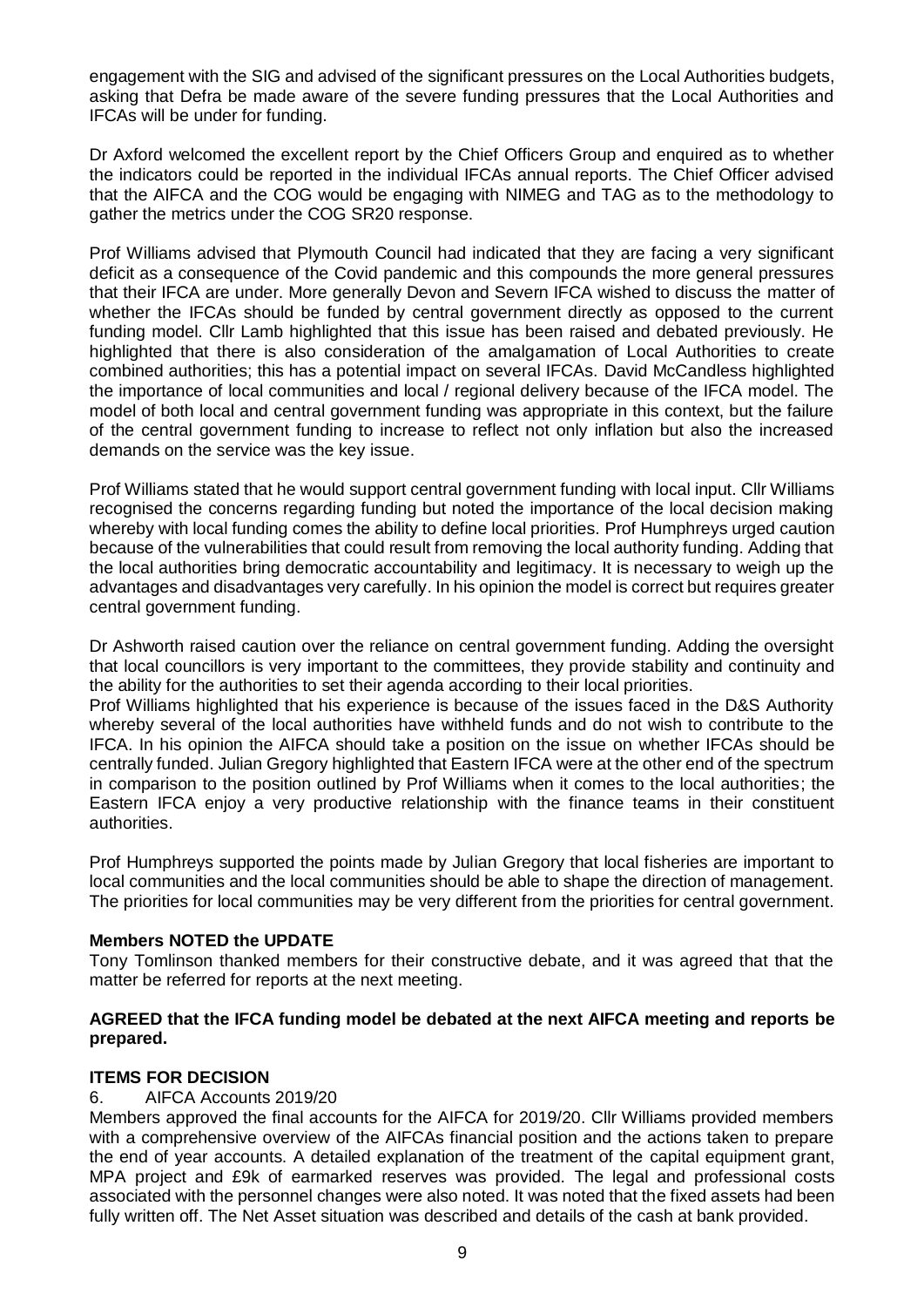Looking forward from the out-turn to a review of future costs the review of insurances was noted. The IT and website costs were identified and would be subject to review this year. The phone contract costs were explained and have been reviewed. There will be savings made in the venue and conference hire costs. The proposal is not to recruit an assistant immediately and payroll and assistance will be provided.

Prof Humphreys thanked Cllr Williams for his detailed explanation and was happy to propose that the Accounts be approved, before doing so he requested further details of the Science Direct costs. It was explained that the costs were offset by income from the IFCAs to the same amount, whereby the central procurement enabled savings to be made. Prof Humphreys requested that the service be reviewed because he felt the access provided by the subscription was limited. However, others who used the service, felt that it represented good value for money. Prof Humphreys will enquire with his IFCA.

Les Weller enquired as to the phone contract costs. These were described and the direct debit had now been cancelled. Stewart harper thanked Cllr Williams for report and the preparation of the accounts. He asked if the title of the accounts could be corrected to remove the capital A from and. This was agreed. The chairman asked that the Accounts be approved. The motion was proposed by Prof Williams and seconded by Prof Humphreys. All present were in favour.

## **The final accounts of the AIFCA for the financial year 2019 to 2020 were APPROVED**

#### **7. Training position**

Members received a report from Will Wright on the appointment of a National Training Officer with recommendation(s) of the Chief Officer. Dr Wright provided the background to the report. The Chief Officer provided a breakdown of the costing and benefits of the post. Cllr Lamb spoke in favour of the continuation of the position and the value of training to the IFCAs. Cllr Lamb thanked Ian Jones for his work to date in the role.

Mat Mander gave his apologies and left the meeting taking no further part in the debate.

The Chief Officer summarised the position with regards to Kent & Essex as the employer and the AIFCA providing management support. Julian Gregory enquired as to the basis for the salary. It was explained that the role had been subject to a job evaluation under the host IFCAs scheme. After a debate it was AGREED that the job specification be reviewed. The position with regards to the individual members providing subscription to the position was clarified as per section 3.1.1. of the officer's report. On the basis of the explanation Prof. Williams could support the recommendations.

Subject to the review of the Job Description, Les Weller proposed and Julian Gregory seconded **that the AIFCA;**

- **1) AGREE to record thanks to Ian Jones (ex AIFCA NLTO) and Kent and Essex IFCA for the work of the NLTO to date.**
- **2) NOTE the grant award under the EMFF.**
- **4) AGREES to commence a recruitment process for an NLTO with a revised job description that links the duties, responsibilities and IFCA training programme that has been developed in the last 18 months**
- **5) NOTES the budgetary implications of the appointment of a new NLTO and agrees in principal (subject to individual IFCA ratification) to provide ongoing support for the role.**
- **6) RECOMMENDS that the COG revisit the membership of the national IFCA training group**

All were in favour.

At 13:15 there was a 15-minute break. **BREAK**  At 13:30 the meeting reconvened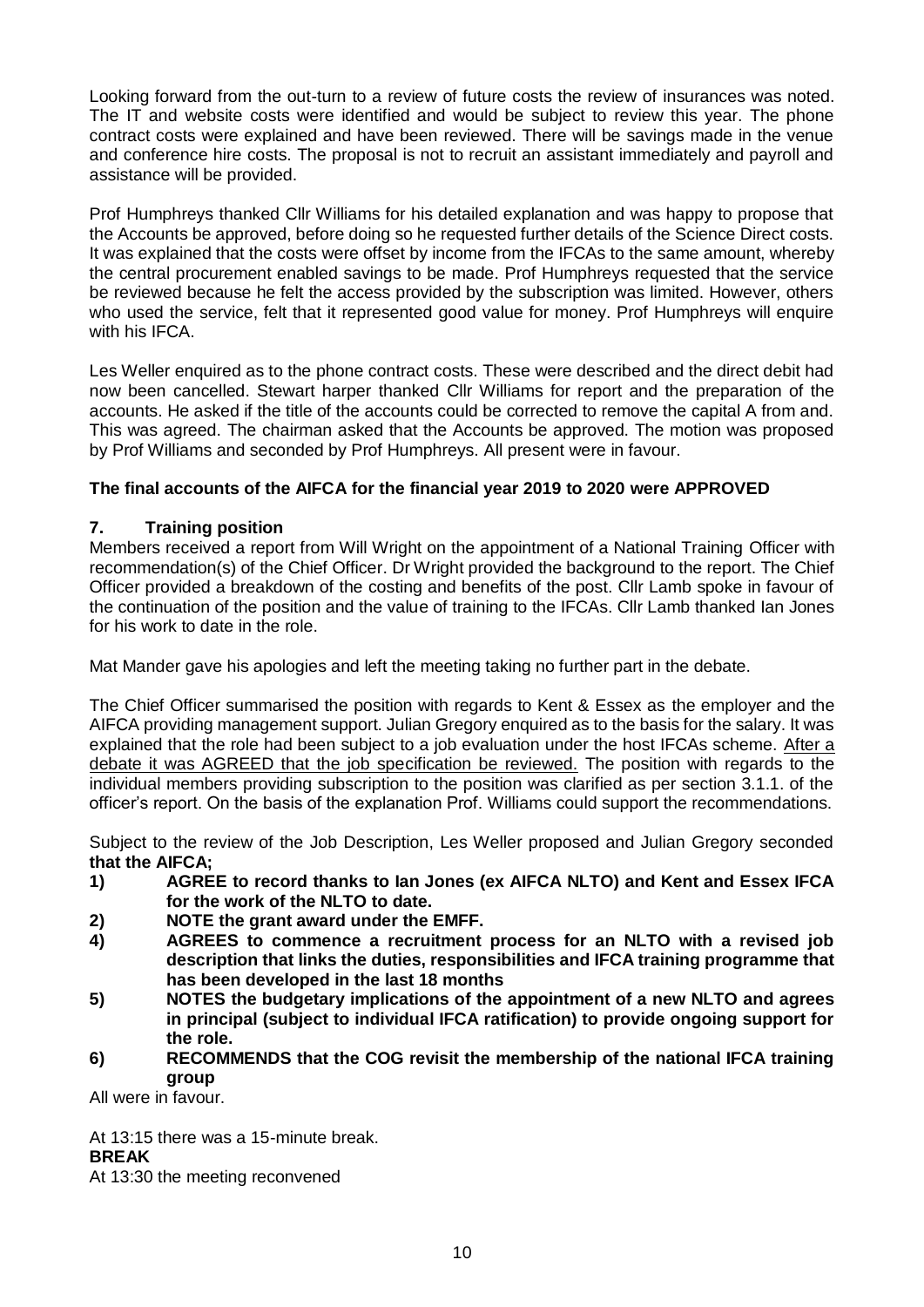#### **8. Budget Control**

Members received a report from Paul Williams on the AIFCA Budget with the recommendation that the members approve the revised budget.

Cllr Williams described the budget assumptions, noting where variance is expected. He described the cash budget, the contents in the notes to accompany the budget and provided detail on aspects of the notes. He reported that the bottom line is that at the end of Aug. we are £21k ahead, but with anticipated VAT yet to pay of £14k.

Sam Davis thanked Cllr Williams for his detailed explanation of the accounts. Cllr Williams said that he was very happy to support the AIFCA and the new Chief Officer

Prof Williams proposed and Les Weller seconded the recommendation that members **note the budget control statement and approve the AIFCA budget.**

Members thanked Cllr Williams.

#### **9. The Defra IFCA Evaluation Report**

Members received a report from the Chief Officer. The Chief Officer gave the background and context to the report. Prof. Williams expressed his frustration that the draft report has not been circulated to the Chairs and he was minded to complain to the Secretary of State if that were to happen again. Both the Chairman and Cllr Lamb supported such an approach.

There was a debate about the adequacy of the report's methodology and an explanation that certain of the inaccuracies in the drafting were being addressed.

It was **AGREED** that the Chief Officer should draft a response to the report in anticipation of the report's eventual publication and that the draft response be circulated for comment.

#### **10. EU Exit**

Members received a report from Will Wright of the Chief Officers Group on preparation for EU Exit and the role of IFCAs. Dr Wright's briefing described the process of coordination with partner organisations, referring to the role of JMOCC, the IFCA./MMO intel system, the Intel Cells into Defra.

Dr Wright detailed the vessel charter agreements with MMO for vessel sharing. He provided an overview of preparations ahead of the end of the transition period and the role of IFCAs.

Members debated the implications for IFCAs and thanked Dr Wright for his update and the officers involved in the preparations.

#### **11. Dates of, and arrangements for the Next Meetings**

It was agreed that the meetings of the AIFCA Members Forum, to be followed by a meeting of the AIFCA Directors, shall be held on the following dates:

| 8th  | December  | 2020       |
|------|-----------|------------|
| 9th  | March     | 2021       |
| 8th  | June      | 2021 (AGM) |
| 7th  | September | 2021       |
| 7th  | December  | 2021       |
| 11th | March     | 2022       |

It was agreed that for the foreseeable future that the meetings shall be held remotely using videoconferencing. Notwithstanding it is desirable to meet in person if possible and the situation will remain under review.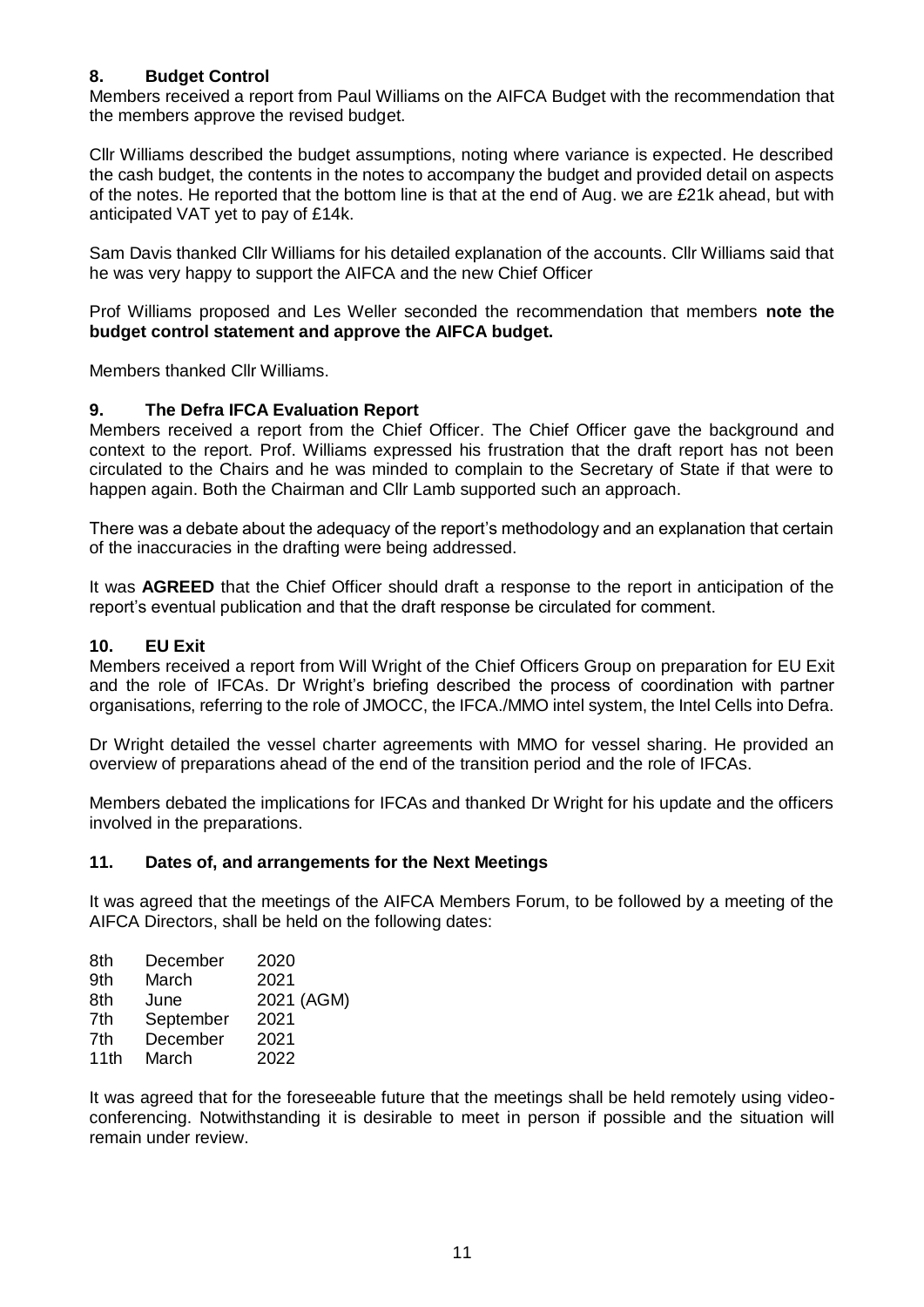## **AIFCA DIRECTORS MEETING**

## **( Draft ) Minutes**

## **1 st October 2020 at 14:27**

## **Via video-conference**

## **Directors Present**

Tony Tomlinson (Chairman) Les Weller (Vice Chairman) Robert Clark (Chief Officer) David McCandless Sam Davis Tom Hooper Stephen Atkins Will Wright Julian Gregory

## **Also in attendance**

Ian Jones (Chief Executive Officer – Southern IFCA) Cllr Paul Williams (Chairman – North Western IFCA)

## **1. Election of Chairman and Vice Chairman for 2020/21**

Tony Tomlinson was nominated for Chairman by Les Weller and the nomination was seconded by Stephen Atkins. Les Weller was nominated for vice Chairman by Tony Tomlinson and the nomination seconded by David McCandless. There were no other nominations. All present were in favour and;

*Tony Tomlinson was elected Chairman Les Weller was elected vice Chairman*

## **2. Apologies**

Apologies were accepted from; Tim Dapling Mike Hardy Mat Mander

## **3. Declarations of Interest**

There were no declarations of Interest.

## **4. Minutes of the previous meeting**

*The minutes of the meetings on the 21st of January and the 20th of March were accepted as a true record.* The minutes were proposed as a true record by Les Weller and seconded by Tom Hooper. All agreed. The Directors thanked Sam Davis for the production of the minutes.

## **DECISION ITEMS**

5. To approve the AIFCA Accounts 2019/20 Les Weller proposed that the Accounts be approved and this was seconded by Sam Davis. All agreed. *The Accounts were approved.*

*The Directors resolved to formally record thanks to Cllr Paul Williams for his work in the production of the AIFCA accounts.*